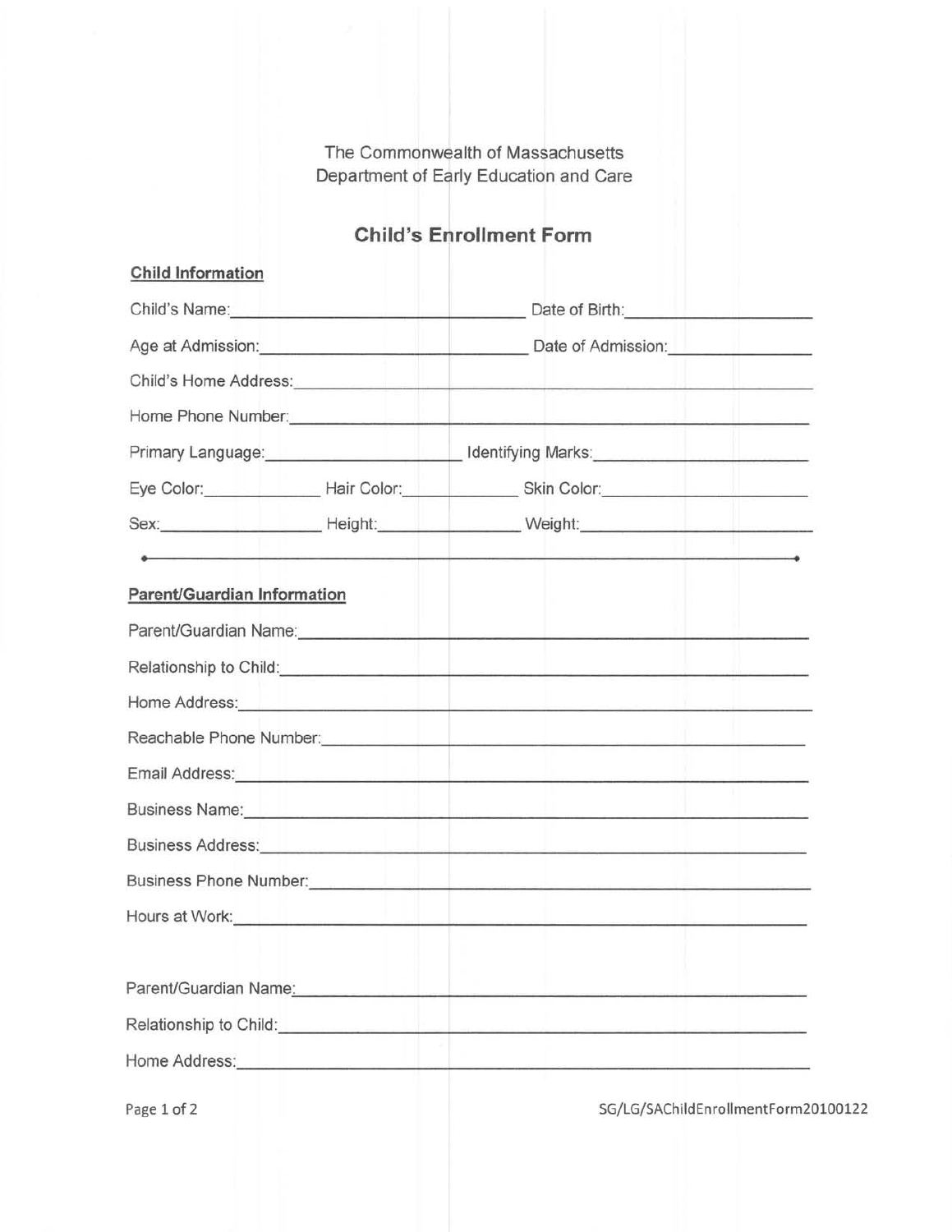| Reachable Phone Number: <b>All Accords</b> Contained by the Contact of the Contact of the Contact of the Contact of the Contact of the Contact of the Contact of the Contact of the Contact of the Contact of the Contact of the Co  |                                                                                                                                                                                                                                |
|--------------------------------------------------------------------------------------------------------------------------------------------------------------------------------------------------------------------------------------|--------------------------------------------------------------------------------------------------------------------------------------------------------------------------------------------------------------------------------|
|                                                                                                                                                                                                                                      | Email Address: No. 2006. The Contract of the Contract of the Contract of the Contract of the Contract of the Contract of the Contract of the Contract of the Contract of the Contract of the Contract of the Contract of the C |
|                                                                                                                                                                                                                                      |                                                                                                                                                                                                                                |
|                                                                                                                                                                                                                                      | Business Address: New York Process Address: New York Process Address: New York Process Address: New York Process Address: New York Process Address: New York Process Address: New York Process Address: New York Process Addre |
|                                                                                                                                                                                                                                      |                                                                                                                                                                                                                                |
|                                                                                                                                                                                                                                      |                                                                                                                                                                                                                                |
| <u> 1980 - James Andrewski, amerikansk matematik</u>                                                                                                                                                                                 |                                                                                                                                                                                                                                |
| <b>Additional Information</b>                                                                                                                                                                                                        |                                                                                                                                                                                                                                |
| Child's Physician: <b>All and Science Child's Physician:</b>                                                                                                                                                                         |                                                                                                                                                                                                                                |
|                                                                                                                                                                                                                                      | Address: Phone Number: Phone Number:                                                                                                                                                                                           |
|                                                                                                                                                                                                                                      |                                                                                                                                                                                                                                |
|                                                                                                                                                                                                                                      | Individual Health Plan for child with a chronic health condition? If yes, please attach.                                                                                                                                       |
|                                                                                                                                                                                                                                      | Copies of any custody agreements, court orders, and restraining orders pertaining to the child?                                                                                                                                |
| of the company of the company of the company of the company of the company of the company of the company of the                                                                                                                      | متعطيات والمتواصل والمساوية وتستحقق والمتعاونة والمتواصل والمستعارف والملايا والمستحدث والمتواصل والمتحدث                                                                                                                      |
| <b>School Age Only</b>                                                                                                                                                                                                               |                                                                                                                                                                                                                                |
| Current School: <u>Andrea School: Andrea School: Andrea School: Andrea School: Andrea School: Andrea School: Andrea School: Andrea School: Andrea School: Andrea School: Andrea School: Andrea School: Andrea School: Andrea Sch</u> |                                                                                                                                                                                                                                |
|                                                                                                                                                                                                                                      | School Address: New York Contract Contract School Phone Number: New York Contract Contract Contract Contract Contract Contract Contract Contract Contract Contract Contract Contract Contract Contract Contract Contract Contr |
| health requirements are on file at my child's school. Parent/Guardian initials:                                                                                                                                                      | l certify that documentation of physical examination and immunizations in accordance with<br>public school health requirements and lead poisoning screening in accordance with public                                          |
| Parent/Guardian Signature                                                                                                                                                                                                            | Date                                                                                                                                                                                                                           |

Page 2 of 2 SG/LG/SAChild Enroll mentForm 20100122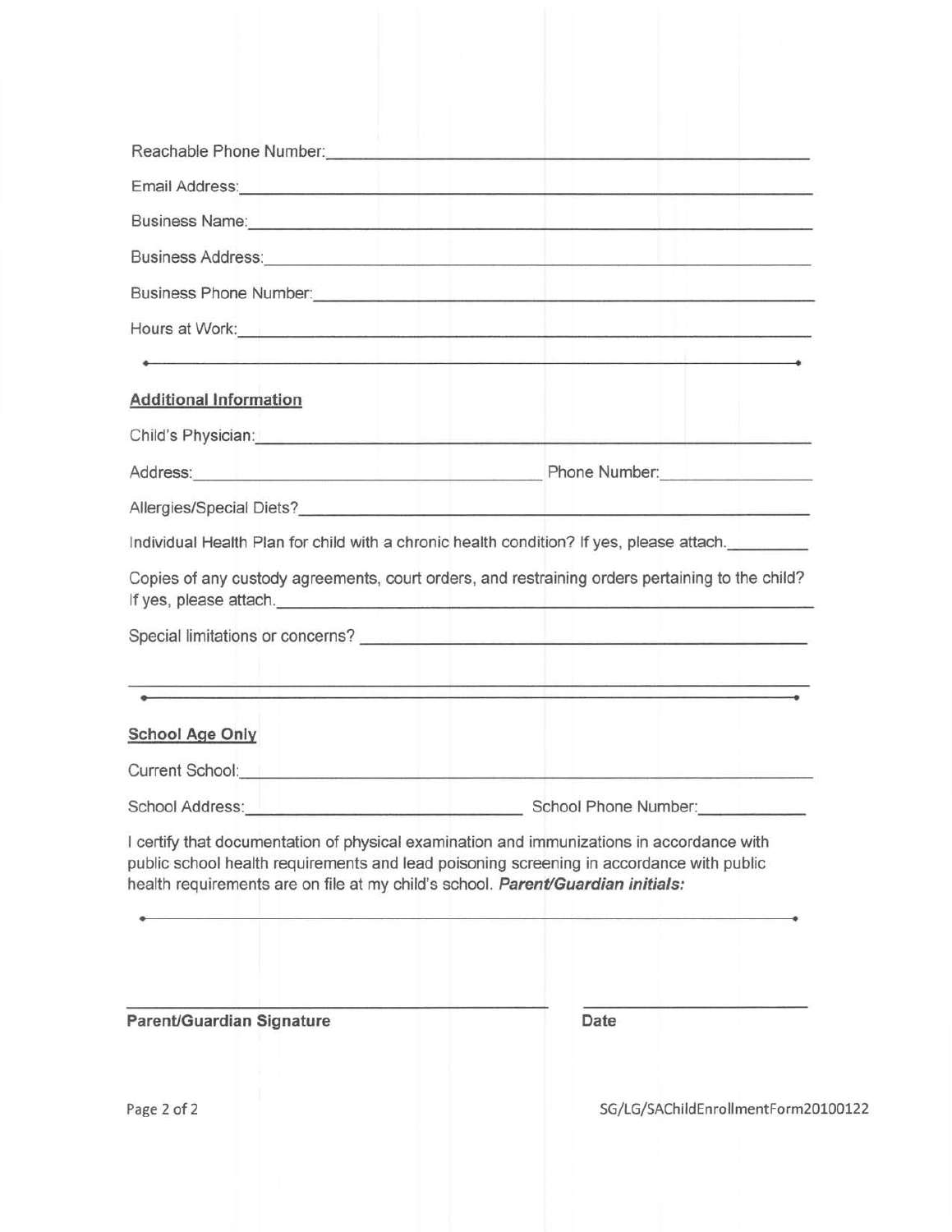## THE COMMONWEALTH OF MASSACHUSETTS Department of Early Education and Care

# DEVELOPMENTAL HISTORY AND BACKGROUND INFORMATION

Regulations for licensed child care facilities require this information to be on file to address the needs of children while in care.

CHILD'S NAME: DATE OF BIRTH:

Please provide information for Infants and Toddlers (marked \*) as appropriate to the age of your child.

| DEVELOPMENTAL HISTORY                                                                                                                                                                                                                 |                                                                                                                         |                                           |                                      |  |
|---------------------------------------------------------------------------------------------------------------------------------------------------------------------------------------------------------------------------------------|-------------------------------------------------------------------------------------------------------------------------|-------------------------------------------|--------------------------------------|--|
| Age began sitting: <u>New York: Charles and State and State and State and State and State and State and State and State and State and State and State and State and State and State and State and State and State and State and </u>  |                                                                                                                         |                                           |                                      |  |
| *Does your child pull up? _____________*Crawl? ______________*Walk with support? __________________                                                                                                                                   |                                                                                                                         |                                           |                                      |  |
|                                                                                                                                                                                                                                       |                                                                                                                         |                                           |                                      |  |
|                                                                                                                                                                                                                                       |                                                                                                                         |                                           |                                      |  |
|                                                                                                                                                                                                                                       |                                                                                                                         |                                           |                                      |  |
|                                                                                                                                                                                                                                       |                                                                                                                         |                                           |                                      |  |
|                                                                                                                                                                                                                                       |                                                                                                                         |                                           |                                      |  |
| *How do you handle this time?<br><u> and</u> the second term of the second term of the second term of the second term of the second term of the second term of the second term of the second term of the second term of the second te |                                                                                                                         |                                           |                                      |  |
| <b>HEALTH</b>                                                                                                                                                                                                                         |                                                                                                                         |                                           |                                      |  |
|                                                                                                                                                                                                                                       |                                                                                                                         |                                           |                                      |  |
| Serious illnesses and/or hospitalizations: <b>contract and all the contract of the contract of the contract of the contract of the contract of the contract of the contract of the contract of the contract of the contract of t</b>  |                                                                                                                         |                                           |                                      |  |
| Special physical conditions, disabilities: <b>with the conditional conditions of the conditions</b>                                                                                                                                   |                                                                                                                         |                                           |                                      |  |
| Allergies i.e. asthma, hay fever, insect bites, medicine, food reactions: _________________________                                                                                                                                   |                                                                                                                         |                                           |                                      |  |
|                                                                                                                                                                                                                                       |                                                                                                                         |                                           |                                      |  |
| Regular medications: <u>substantial and the contract of the contract of the contract of the contract of the contract of</u>                                                                                                           |                                                                                                                         | mentana pikkatan sebagai kalimatan di kal |                                      |  |
| <b>EATING HABITS</b>                                                                                                                                                                                                                  |                                                                                                                         |                                           |                                      |  |
| Special characteristics or difficulties: <b>contained a set of the contact of the contact of the contact of the contact of the contact of the contact of the contact of the contact of the contact of the contact of the contact</b>  |                                                                                                                         |                                           |                                      |  |
| *If infant is on a special formula, describe its preparation in detail: \\esparation in detail:                                                                                                                                       |                                                                                                                         |                                           |                                      |  |
| Favorite foods: <u>Andrea Barbara and The Contractors and The Contractors and The Contractors and The Contractors and The Contractors and The Contractors and The Contractors and The Contractors and The Contractors and The Co</u>  | the company of the company of the company of the company of the company of the company of the company of the company of |                                           |                                      |  |
| Foods refused: <u>Andrea Barbara and The Barbara and The Barbara and The Barbara and The Barbara and The Barbara and The Barbara and The Barbara and The Barbara and The Barbara and The Barbara and The Barbara and The Barbara</u>  |                                                                                                                         |                                           |                                      |  |
| Page 1 of 3                                                                                                                                                                                                                           |                                                                                                                         |                                           | SG/LG/SADevelopmentalHistory20100122 |  |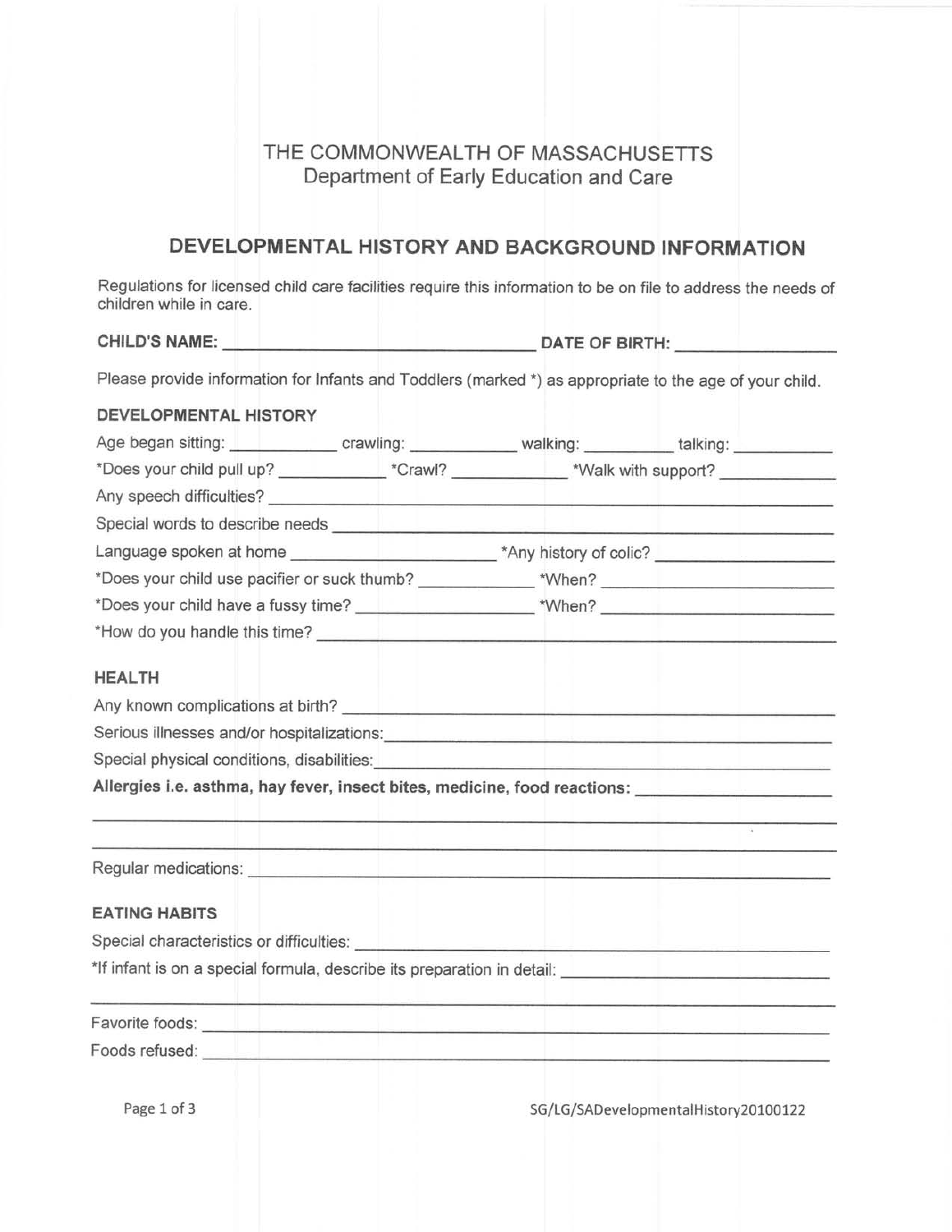| <b>TOILET HABITS</b>                                                                                                                                                                                                            |                                                                                                                                                                                                                                                                                                                                                                                                                                                                      |
|---------------------------------------------------------------------------------------------------------------------------------------------------------------------------------------------------------------------------------|----------------------------------------------------------------------------------------------------------------------------------------------------------------------------------------------------------------------------------------------------------------------------------------------------------------------------------------------------------------------------------------------------------------------------------------------------------------------|
|                                                                                                                                                                                                                                 |                                                                                                                                                                                                                                                                                                                                                                                                                                                                      |
|                                                                                                                                                                                                                                 | *Are disposable or cloth diapers used? ________*Is there a frequent occurrence of diaper rash?                                                                                                                                                                                                                                                                                                                                                                       |
|                                                                                                                                                                                                                                 |                                                                                                                                                                                                                                                                                                                                                                                                                                                                      |
|                                                                                                                                                                                                                                 |                                                                                                                                                                                                                                                                                                                                                                                                                                                                      |
|                                                                                                                                                                                                                                 | *Is there a problem with diarrhea?______________________________Constipation? ______________________                                                                                                                                                                                                                                                                                                                                                                 |
| *Has toilet training been attempted?<br>The manufacturer of the contract of the contract of the contract of the contract of the contract of the contract of the contract of the contract of the contract of the contract of the |                                                                                                                                                                                                                                                                                                                                                                                                                                                                      |
|                                                                                                                                                                                                                                 | *Please describe any particular procedure to be used for your child at the center:                                                                                                                                                                                                                                                                                                                                                                                   |
|                                                                                                                                                                                                                                 | *What is used at home? Pottychair? Special child seat? __________________________                                                                                                                                                                                                                                                                                                                                                                                    |
|                                                                                                                                                                                                                                 |                                                                                                                                                                                                                                                                                                                                                                                                                                                                      |
|                                                                                                                                                                                                                                 |                                                                                                                                                                                                                                                                                                                                                                                                                                                                      |
|                                                                                                                                                                                                                                 |                                                                                                                                                                                                                                                                                                                                                                                                                                                                      |
|                                                                                                                                                                                                                                 | Does your child become tired or nap during the day (include when and how long)? ___________________                                                                                                                                                                                                                                                                                                                                                                  |
|                                                                                                                                                                                                                                 |                                                                                                                                                                                                                                                                                                                                                                                                                                                                      |
|                                                                                                                                                                                                                                 |                                                                                                                                                                                                                                                                                                                                                                                                                                                                      |
|                                                                                                                                                                                                                                 | Please note: The American Academy of Pediatrics has determined that placing a baby on<br>his/her back to sleep reduces the risk of Sudden Infant Death Syndrome (SIDS). SIDS is the<br>sudden and unexplained death of a baby under one year of age. If your child does not<br>usually sleep on his/her back, please contact your pediatrician immediately to discuss the<br>best sleeping position for your baby. Please also take the time to discuss your child's |
| sleeping position with your caregiver.                                                                                                                                                                                          |                                                                                                                                                                                                                                                                                                                                                                                                                                                                      |
|                                                                                                                                                                                                                                 | When does your child go to bed at night? _____________ and get up in the morning? _____________<br>Describe any special characteristics or needs (stuffed animal, story, mood on waking etc) _________                                                                                                                                                                                                                                                               |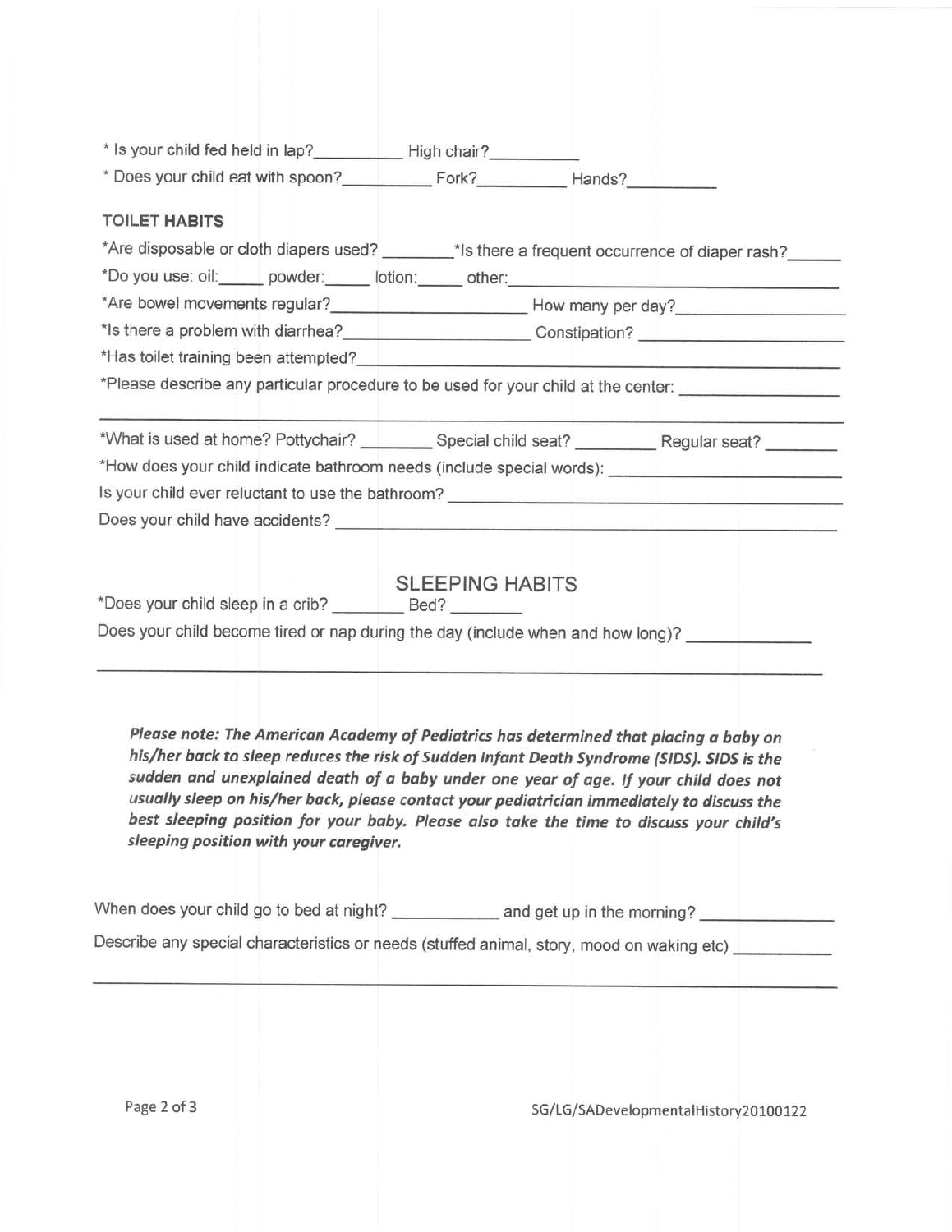#### SOGIAL RELATIONSHIPS

How would you describe your child?

Previous experience with other children/day care: **Example 2018** 

Reaction to strangers: <u>contract and a set of the strangers</u> Able to play alone?

Favorite toys and activities: **contained a set of the set of the set of the set of the set of the set of the set of the set of the set of the set of the set of the set of the set of the set of the set of the set of the set** 

Fears (the dark, animals, etc.): **All and the set of the dark**, animals, etc.):

How do you comfort your child?<br>
<u>
How do you comfort your child?</u>

What is the method of behavior management/discipline at home?

What would you like your child to gain from this childcare experience?

#### DAILY SCHEDULE

Please describe your child's schedule on a typical day. For infants, please include awakening, eating, time out of crib/bed, napping, toilet habits, fussy time, night bedtime, etc.

ls there anything else we should know about your child?

(Parent/Guardian Signature) (Date)

Page 3 of 3 SG/LG/SADevelopmentalHistory20100122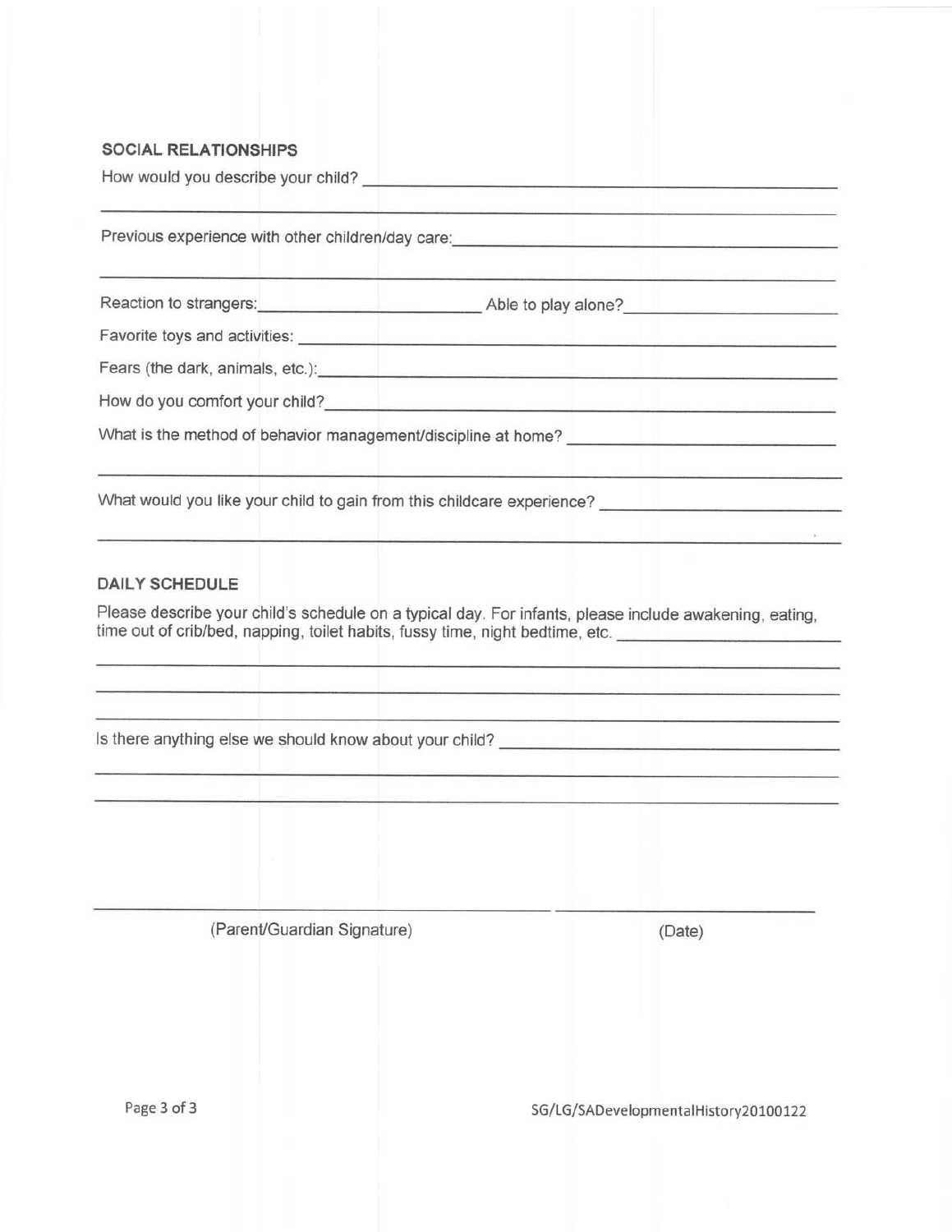#### THE COMMONWEALTH OF MASSACHUSETTS Department of Early Education and Care

### FIRST AID AND EMERGENCY MEDICAL CARE CONSENT FORM

Child's Name: <u>Date of Birth:</u>

I authorize staff in the child care program who are trained in the basics of first aid/CPR to give my child first aid/CPR when appropriate.

I understand that every effort will be made to contact me in the event of an emergency requiring medical attention for my child. However, if I cannot be reached, I hereby authorize the program to transport my child to the nearest medical care facility and/or to \_\_\_\_\_\_ and to secure necessary medical treatment for my child.

| Phone Number: <u>In the Community of the Community of the Community of the Community of the Community of the Community of the Community of the Community of the Community of the Community of the Community of the Community of </u>            |  |
|-------------------------------------------------------------------------------------------------------------------------------------------------------------------------------------------------------------------------------------------------|--|
|                                                                                                                                                                                                                                                 |  |
| Child's Allergies:<br>Chronic Health Conditions:                                                                                                                                                                                                |  |
| Emergency Contacts (In order to be contacted)                                                                                                                                                                                                   |  |
| Address<br><u>pelegraphic property and the contract of the contract of the contract of the contract of the contract of the contract of the contract of the contract of the contract of the contract of the contract of the contract of the </u> |  |
|                                                                                                                                                                                                                                                 |  |
|                                                                                                                                                                                                                                                 |  |
| Relationship to child<br>Home Phone Cell Phone<br>Do you give permission for child to be released to this person? Yes No                                                                                                                        |  |
|                                                                                                                                                                                                                                                 |  |
| Address<br><u>en le marco de concernaciones espectantes de la marco de concerna</u>                                                                                                                                                             |  |
|                                                                                                                                                                                                                                                 |  |
|                                                                                                                                                                                                                                                 |  |
|                                                                                                                                                                                                                                                 |  |
|                                                                                                                                                                                                                                                 |  |
| Address<br>المستحدث والمستحدث المتحدث ومستهته وتماده ومادين                                                                                                                                                                                     |  |
|                                                                                                                                                                                                                                                 |  |
| Home Phone Cell Phone                                                                                                                                                                                                                           |  |
| Do you give permission for child to be released to this person? Yes No                                                                                                                                                                          |  |
|                                                                                                                                                                                                                                                 |  |
|                                                                                                                                                                                                                                                 |  |
|                                                                                                                                                                                                                                                 |  |
|                                                                                                                                                                                                                                                 |  |
|                                                                                                                                                                                                                                                 |  |

Parent /Guardian Signature

Date (valid for one year)

SG/LG/SAEmergencyMedicalConsent20100122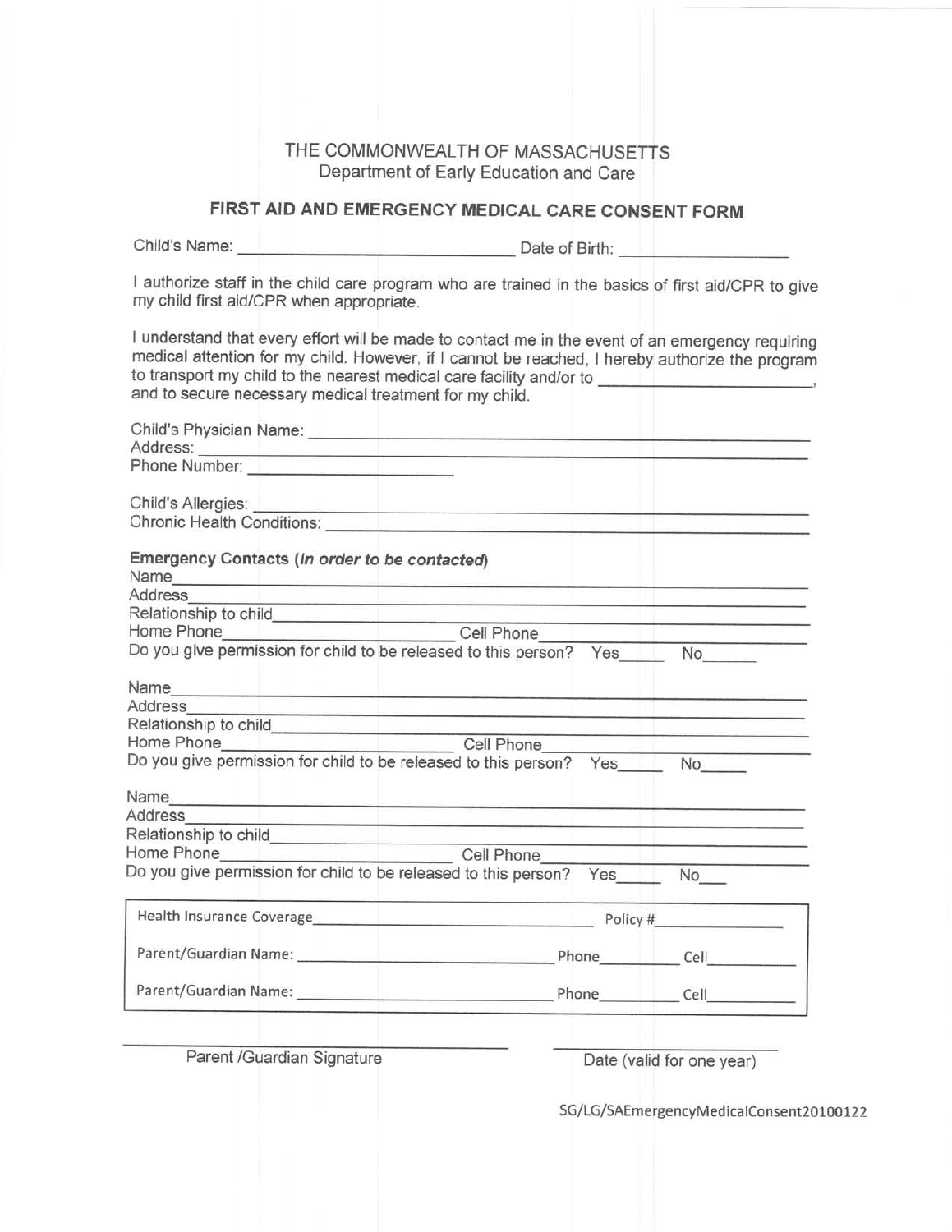#### THE COMMONWEALTH OF MASSACHUSETTS Department of Early Education and Care

## Small Group and Large Group Transportation Plan and Authorization

| CHILD'S NAME: And the contract of the contract of the contract of the contract of the contract of the contract of the contract of the contract of the contract of the contract of the contract of the contract of the contract |                                        |
|--------------------------------------------------------------------------------------------------------------------------------------------------------------------------------------------------------------------------------|----------------------------------------|
| MY CHILD WILL ARRIVE AT THE PROGRAM:                                                                                                                                                                                           | MY CHILD WILL DEPART FROM THE PROGRAM: |
| PARENT DROP OFF                                                                                                                                                                                                                | <b>PARENT PICK UP</b>                  |
| SUPERVISED WALK                                                                                                                                                                                                                | SUPERVISED WALK                        |
| UNSUPERVISED WALK                                                                                                                                                                                                              | UNSUPERVISED WALK                      |
| PUBLIC/PRIVATE/VAN                                                                                                                                                                                                             | PUBLIC/PRIVATE/VAN                     |
| PROGRAM BUS/VAN                                                                                                                                                                                                                | PROGRAM BUS/VAN                        |
| <b>CONTRACT/VAN</b>                                                                                                                                                                                                            | CONTRACT/VAN                           |
| PRIVATE TRANS. ARRANGED BY PARENT                                                                                                                                                                                              | PRIVATE TRANS. ARRANGED BY PARENT      |
| OTHER                                                                                                                                                                                                                          | OTHER                                  |
|                                                                                                                                                                                                                                |                                        |
| CHILD'S NAME: And the contract of the contract of the contract of the contract of the contract of the contract of the contract of the contract of the contract of the contract of the contract of the contract of the contract |                                        |
| MY CHILD WILL ARRIVE AT THE PROGRAM:                                                                                                                                                                                           | MY CHILD WILL DEPART FROM THE PROGRAM: |
| PARENT DROP OFF                                                                                                                                                                                                                | PARENT PICK UP                         |
| SUPERVISED WALK                                                                                                                                                                                                                | SUPERVISED WALK                        |
| UNSUPERVISED WALK                                                                                                                                                                                                              | UNSUPERVISED WALK                      |
| PUBLIC/PRIVATE/VAN                                                                                                                                                                                                             | PUBLIC/PRIVATE/VAN                     |
| PROGRAM BUS/VAN                                                                                                                                                                                                                | PROGRAM BUS/VAN                        |
| ___CONTRACT/VAN                                                                                                                                                                                                                | <b>CONTRACT/VAN</b>                    |
| PRIVATE TRANS. ARRANGED BY PARENT                                                                                                                                                                                              | PRIVATE TRANS. ARRANGED BY PARENT      |
| <b>OTHER</b>                                                                                                                                                                                                                   | OTHER                                  |
| PARENT /GUARDIAN SIGNATURE                                                                                                                                                                                                     | DATE                                   |

REFER TO FIRST AID AND EMERGENCY MEDICAL CARE CONSENT FORM FOR RELEASE INFORMATION

SG/LGTransportationAuthorization20l 00326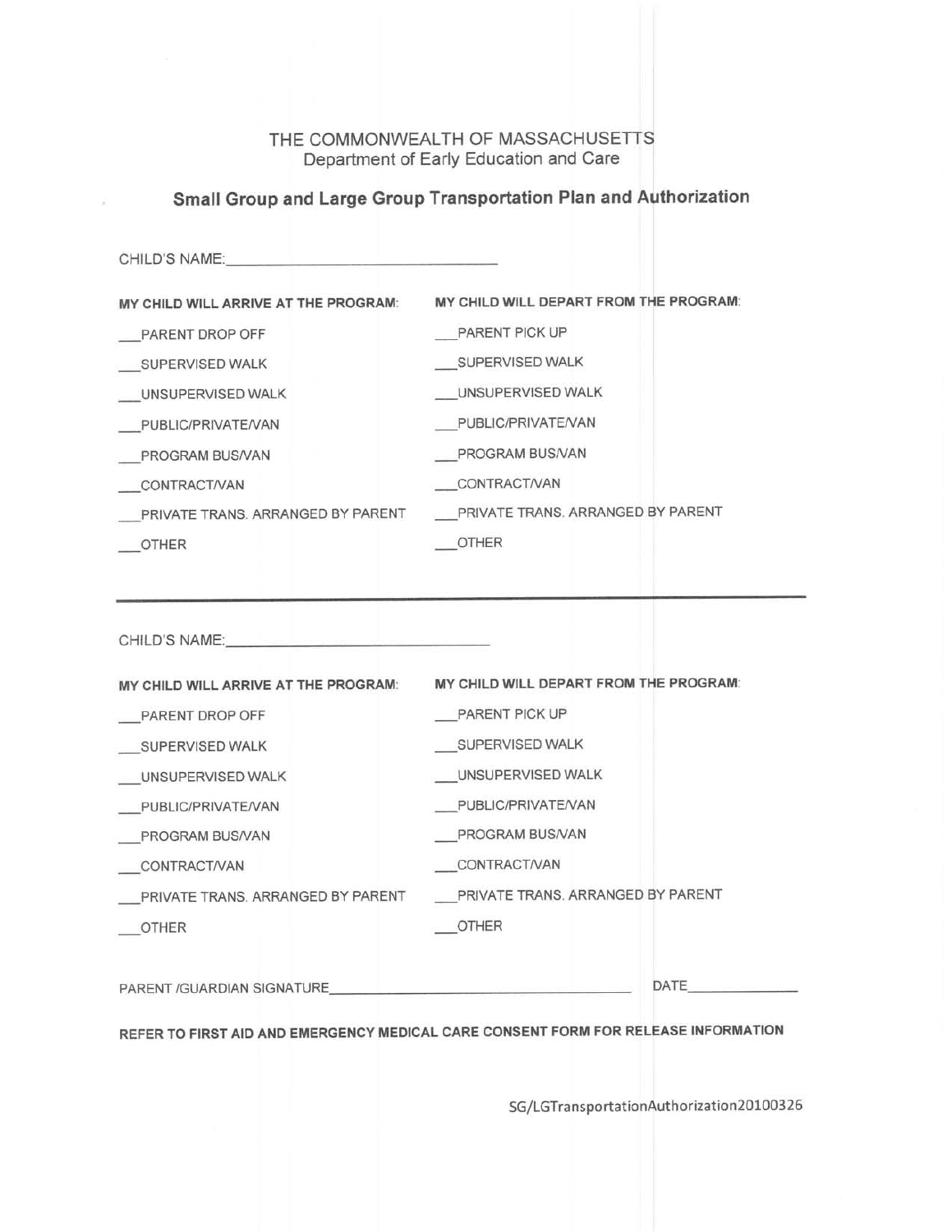

I give permission for my child to participate in gymnastics class on a weekly basis at Giguere Gymnastics, 148 Main Street, Cherry Valley, adjacent to Discovery School House. I understand that a teacher from my child's classroom will remain with the class. Gymnastic activities will be conducted by a gymnastics instructor.

I also give permission for my child to walk over to Giguere Gymnastics to participate in teacher-directed gross motor activities during inclement weather when the playground cannot be used.

Child's Name:

Parent Signature

Date: